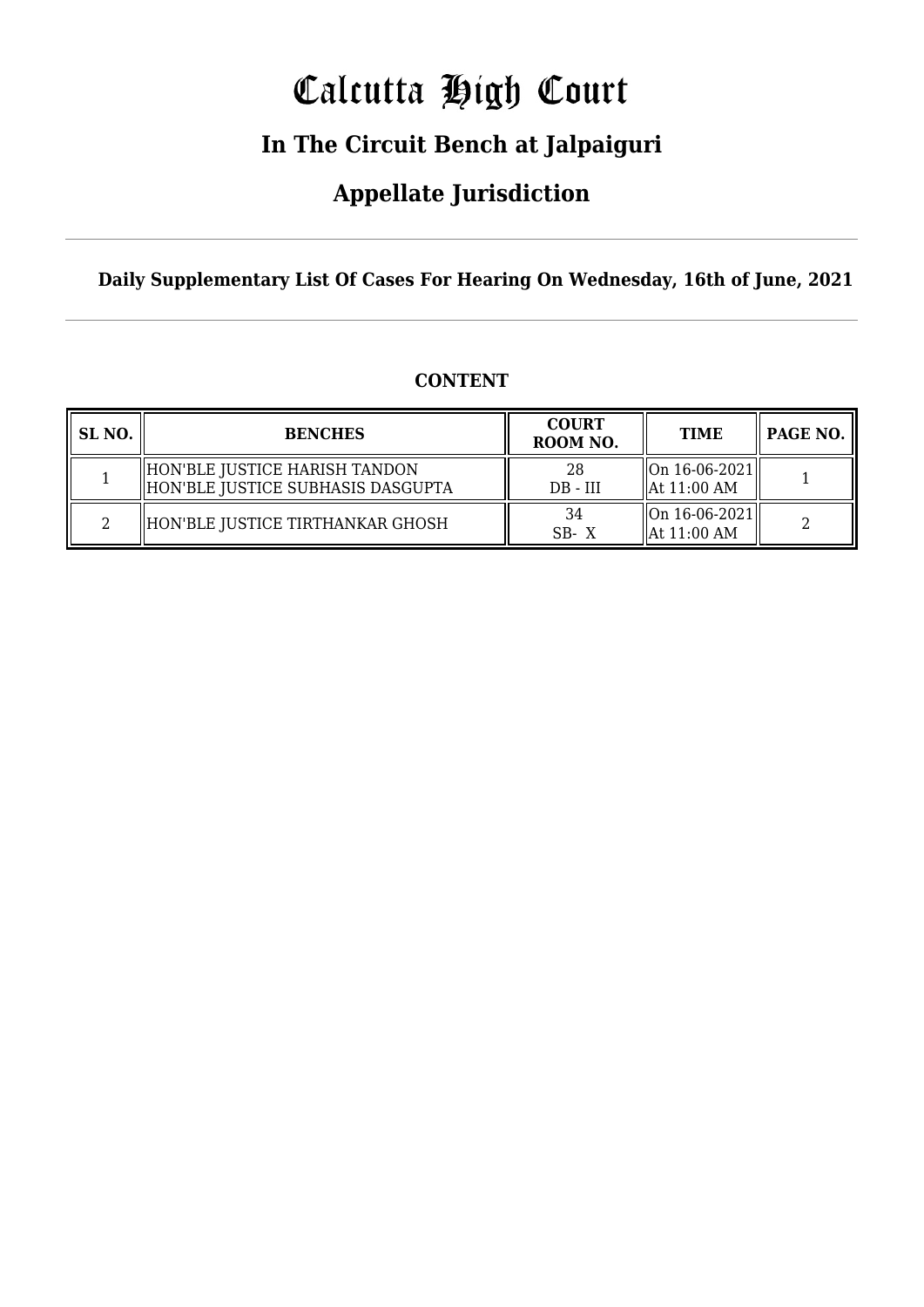

## Calcutta High Court **In The Circuit Bench at Jalpaiguri Appellate Side**

**DAILY CAUSELIST** For Wednesday The 16<sup>th</sup> June 2021

**COURT NO. 28**

**DIVISION BENCH (DB - III)**

**AT 11:00 AM**

**HON'BLE JUSTICE HARISH TANDON HON'BLE JUSTICE SUBHASIS DASGUPTA (VIA VIDEO CONFERENCE)**

**FROM PRINCIPAL BENCH**

#### **APPLICATION FOR ANTICIPATORY BAIL**

| $\mathbf{1}$ | CRM/629/2021 | ASHISH SHARMA<br>VS.<br>THE STATE OF WEST<br><b>BENGAL</b>                    | HILLOL SAHA<br>PODDER           |  |
|--------------|--------------|-------------------------------------------------------------------------------|---------------------------------|--|
| 2            | CRM/631/2021 | GANESH ROY @ JHANTU<br>VS.<br>THE STATE OF WEST<br><b>BENGAL</b>              | MADHUSHRI DUTTA                 |  |
| 3            | CRM/632/2021 | MAHESH ROY<br>VS.<br>THE STATE OF WEST<br><b>BENGAL</b>                       | DEBASISH<br><b>MUKHOPADHYAY</b> |  |
| 4            | CRM/633/2021 | PRANOY DAS @ PRANAY<br><b>DAS</b><br>VS<br>THE STATE OF WEST<br><b>BENGAL</b> | HILLOL SAHA<br>PODDER           |  |
|              |              | <b>APPLICATION FOR BAIL</b>                                                   |                                 |  |
| 5            | CRM/630/2021 | <b>SUBRATA SARKAR</b><br>VS<br>THE STATE OF WEST<br><b>BENGAL</b>             | HILLOL SAHA<br>PODDER           |  |